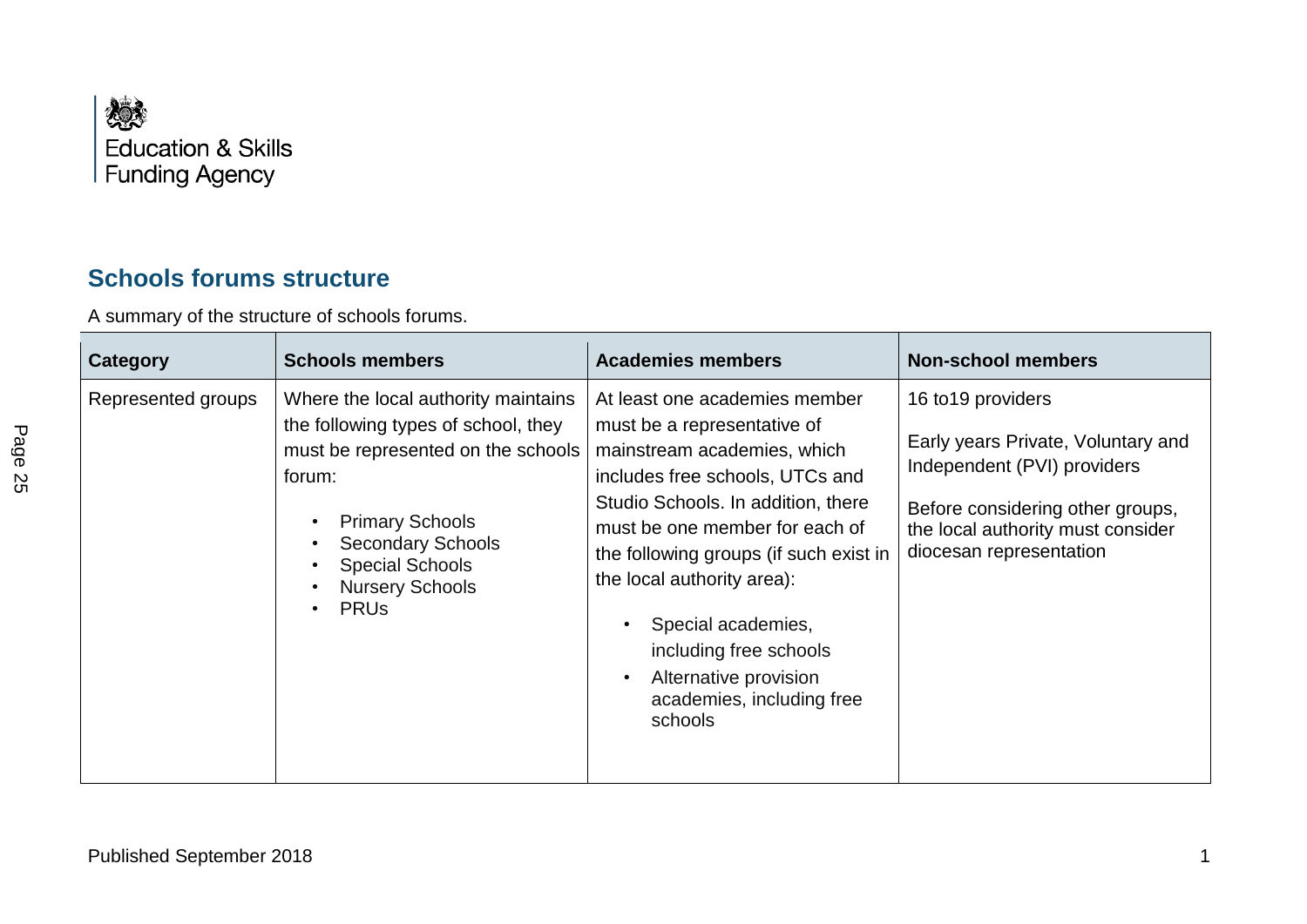| <b>Category</b>            | <b>Schools members</b>                                                                                                                                                                                                                                                                                | <b>Academies members</b>                                                                                                                                                                                                                                                                                 | <b>Non-school members</b>         |
|----------------------------|-------------------------------------------------------------------------------------------------------------------------------------------------------------------------------------------------------------------------------------------------------------------------------------------------------|----------------------------------------------------------------------------------------------------------------------------------------------------------------------------------------------------------------------------------------------------------------------------------------------------------|-----------------------------------|
| Type of member             | Within each of the five groups<br>above there could be the following<br>types of member:<br>Headteachers (or their<br>representative)<br>Governors<br>Headteachers and<br>Governors<br>In overall terms there must<br>be at least one headteacher<br>(or their representative) and<br>one governor    | Any                                                                                                                                                                                                                                                                                                      | Any                               |
| Schools forum<br>structure | Schools members and academies<br>members must comprise at least<br>two thirds of the schools forum<br>membership<br>Primary schools, secondary schools<br>and academies must be broadly<br>proportionately represented on<br>schools forum, based on the total<br>number of pupils registered at them | Schools members and academies<br>members must comprise at least<br>two thirds of the schools forum<br>membership<br>Primary schools, secondary<br>schools and academies must be<br>broadly proportionately represented<br>on schools forum, based on the<br>total number of pupils registered at<br>them |                                   |
| Voting                     | Only primary representatives can                                                                                                                                                                                                                                                                      | No voting on de-delegation or the                                                                                                                                                                                                                                                                        | No voting on de-delegation or the |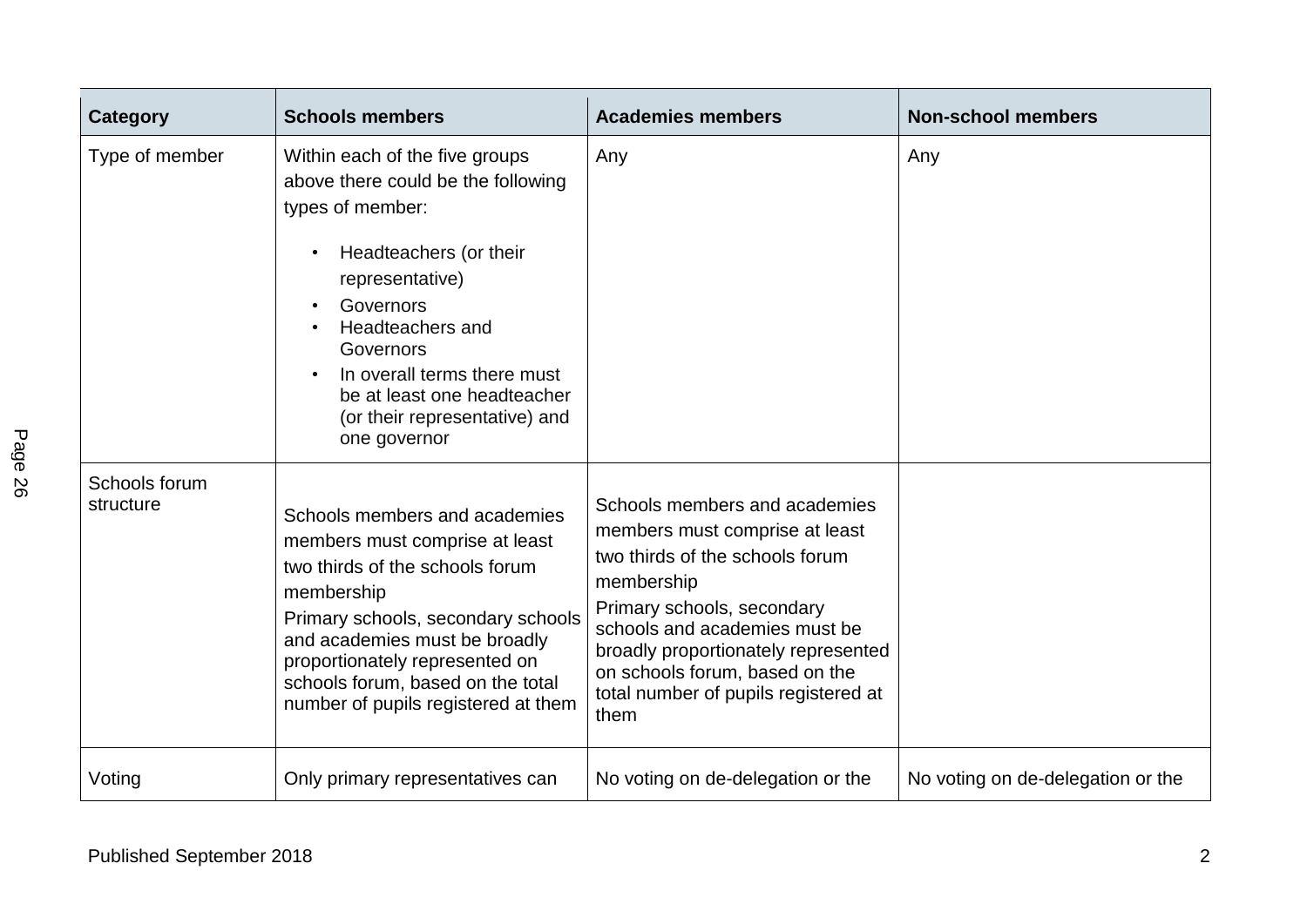| Category   | <b>Schools members</b>                                                                                                                                                                                                                                                                                                                                                                                                                | <b>Academies members</b>                                                                                                                                                                                                | <b>Non-school members</b>                                                                                                                                                                        |
|------------|---------------------------------------------------------------------------------------------------------------------------------------------------------------------------------------------------------------------------------------------------------------------------------------------------------------------------------------------------------------------------------------------------------------------------------------|-------------------------------------------------------------------------------------------------------------------------------------------------------------------------------------------------------------------------|--------------------------------------------------------------------------------------------------------------------------------------------------------------------------------------------------|
|            | vote on primary school<br>dedelegation<br>Only secondary representatives<br>can vote on secondary school<br>dedelegation<br>All schools members can vote on<br>the scheme for financing schools All<br>schools members can vote on any<br>other schools forum business,<br>including the consultation on the<br>funding formula.<br>Maintained school members can<br>vote on items relating to general<br>duties and retained duties. | scheme for financing schools All<br>academies members can vote on<br>any other schools forum business,<br>including the consultation on the<br>funding formula.<br>Academy members can vote only<br>on retained duties. | scheme for financing schools Only<br>PVI representatives can vote on<br>the consultation on the funding<br>formula.<br>All non-school members can vote<br>on any other schools forum<br>business |
| Elected by | The relevant sub-group of the<br>relevant type of school e.g. primary<br>school governor representatives<br>are elected by the governors of<br>primary schools, secondary school<br>headteachers are elected by the<br>headteachers of secondary<br>schools.                                                                                                                                                                          | The relevant proprietors of<br>academies elect for their group,<br>e.g. mainstream academies,<br>special academies and alternative<br>provision academies                                                               | Election only applies to the<br>representative for the 16 to 19<br>providers, who is elected by all<br>eligible 16 to 19 providers                                                               |